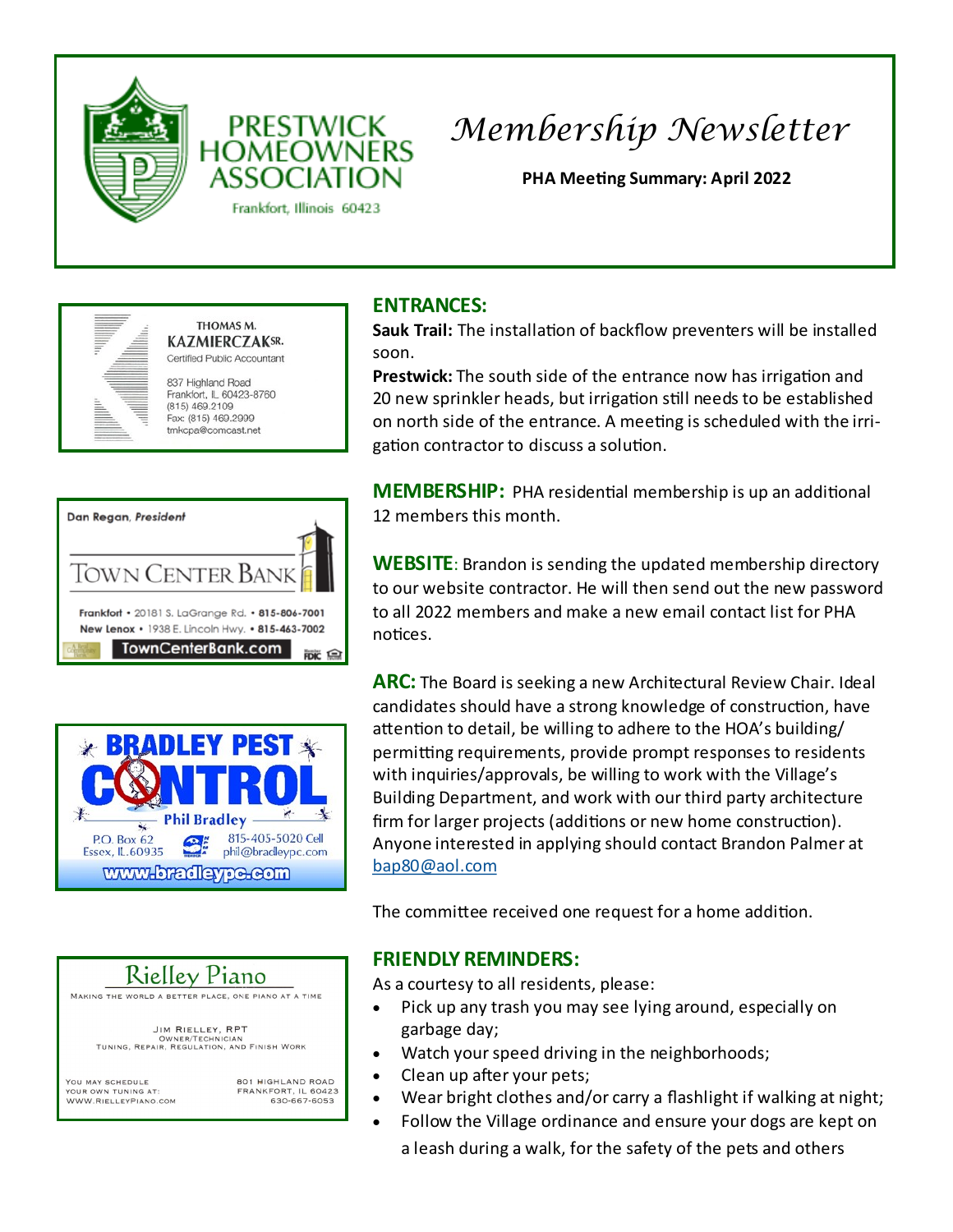



**SECURITY:** Remember your 9 p.m. routine….Lock it, or Lose it!

**FINANCIAL:** The Board reviewed the Monthly Financial Report.

**SOCIAL:** Block party reminder! PHA will provide up to \$100 to support a block party in each section (Aberdeen, Prestwick Dr., Shetland, Highland/St. Andrews Way). Everyone in the section must be invited (including all cul de sac and condos).

PHA partnered with the Prestwick Area Garden Club to give away 300 Oak trees on Earth Day 2022. The Living Lands and Waters Foundation, a not-for-profit organization located in the Quad cities area of Illinois, provided the trees. Thanks to all who stopped by to pick up trees to add to your property.

**CODE ENFORCEMENT:** The Board discussed current homeowner issues, which are being monitored. There are a few ongoing issues the Board is working with the Village to resolve.

The Police Dept. encourages residents to report issues that need to be addressed and have established an email address to streamline the process. Traffic@frankfortpolice.org

**NEXT MEETING:** Thursday, May 12 at 7:00 p.m. via conference call and at PCC.

**Welcome to the Neighborhood!** Please help the Association welcome our newest neighbors:

**\_\_\_\_\_\_\_\_\_\_\_\_\_\_\_\_\_\_\_\_\_\_\_\_\_\_\_\_\_\_\_\_\_\_\_\_\_\_\_\_\_\_\_\_\_\_\_\_\_\_\_\_\_\_\_\_\_\_\_\_\_\_\_\_\_\_\_\_\_\_\_\_\_\_\_\_**

#### **Sahar Chavoshi and Kyle Lane—588 Timber Lane**

#### **Earth Day—Thank You!**

**\_\_\_\_\_\_\_\_\_\_\_\_\_\_\_\_\_\_\_\_\_\_\_\_\_\_\_\_\_\_\_\_\_\_\_\_\_\_\_\_\_\_\_\_\_\_\_\_\_\_\_\_\_\_\_\_\_\_\_\_\_\_\_\_\_\_\_\_\_\_\_\_\_\_\_\_**

A huge THANK YOU to the residents who came out to clean up Harlem Avenue on Earth Day. The following folks collected 40 garbage bags full of trash—leaving the area looking so much better. Thank you for your time and effort:

> Liam and Quinn Beck Deann Gladwell The Kroner Family Bill and Evan Matevich Jaime and Sophia Maisuria Joe McGrath Teri and Charlie Mortel Hannah Radostits Jim Rielley Jack Walsh Tim, Cathy, and Tom Wrigley